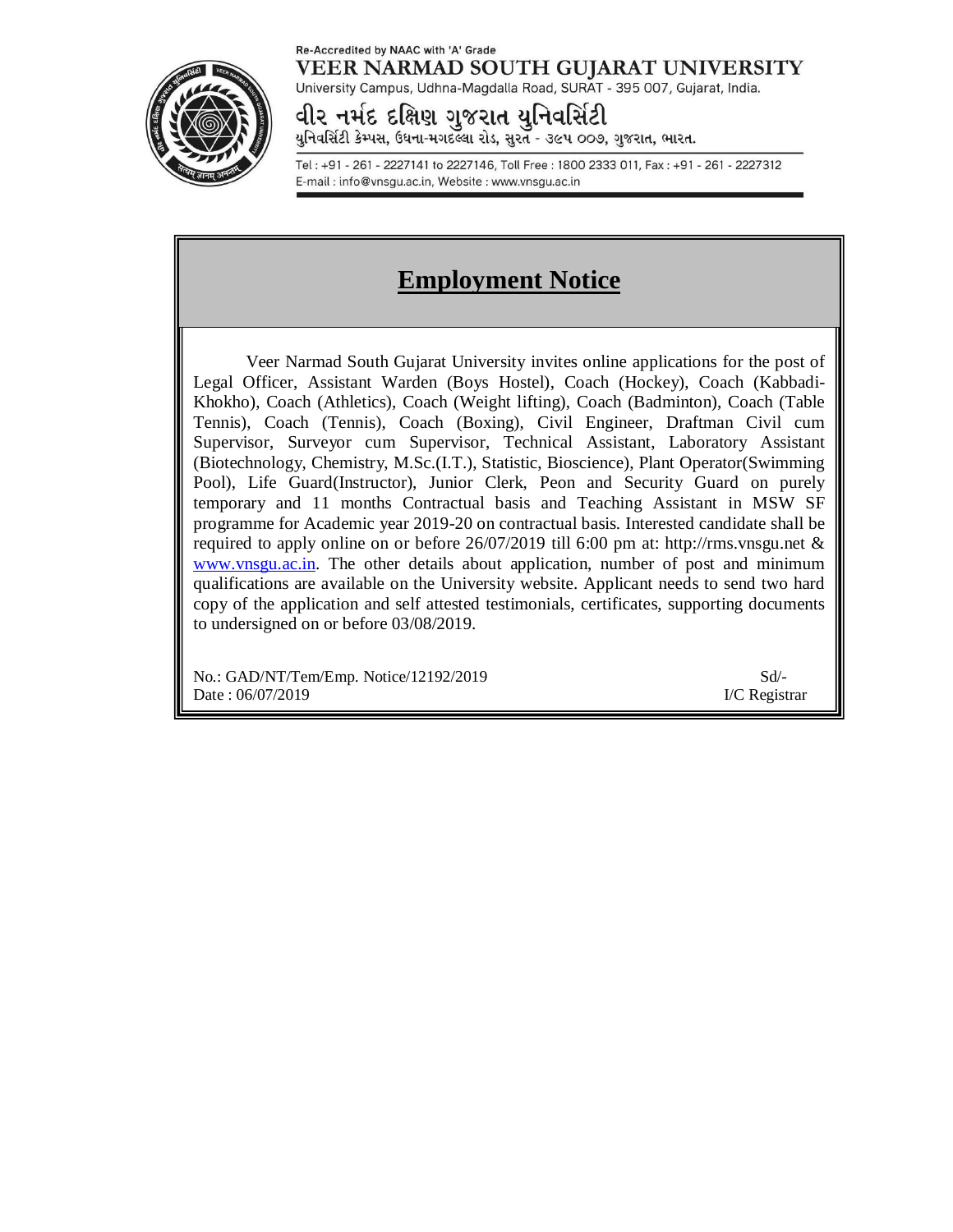## **No. of post, fixed Salary and Minimum Qualification for various non teaching position on purely temporary and 11 months contractual basis.**

| Employment Notice No.: GAD/NT/Tem/Emp.Notice/12192/2019, Dt.06/07/2019 |  |
|------------------------------------------------------------------------|--|
|------------------------------------------------------------------------|--|

| Sr.            | Name of the Post                  | No. of Post | <b>Fixed</b>  | Qualification                                                                                                                                                                                                                                                                                                      |
|----------------|-----------------------------------|-------------|---------------|--------------------------------------------------------------------------------------------------------------------------------------------------------------------------------------------------------------------------------------------------------------------------------------------------------------------|
| <b>No</b>      |                                   |             | <b>Salary</b> |                                                                                                                                                                                                                                                                                                                    |
|                |                                   |             | Per           |                                                                                                                                                                                                                                                                                                                    |
|                |                                   |             | <b>Month</b>  | LL.B.(Special/Honour) 1 <sup>st</sup> Class with L.L.M.<br>1.                                                                                                                                                                                                                                                      |
| $\mathbf{1}$   | Legal Officer                     | 01          | 60,000/-      | Minimum 55 %.<br>Experience of at least five or more cases on<br>2.<br>behalf of higher education related organizations<br>or its employees in the tribunal /high court.<br>Five years experience after the registration.<br>3.                                                                                    |
| $\overline{2}$ | Assistant Warden<br>(Boys Hostel) | 01          | 20,000/-      | Any Post Graduate with five years experience as Warden.                                                                                                                                                                                                                                                            |
| 3              | Coach(Hockey)                     | 01          | 18,000/-      | in Netaji Subhaschandra National<br>Diploma Coaching<br>Institute of Sports( N.S.N.I.S.) Patiala/ Banglore/ Kolkatta/<br>Trivendram & Swarnim Gujarat Sport University(SGSU),<br>Gandhinagar, regular course for one year. Preferance will<br>be given to N.I.S. regular course holder                             |
| 4              | Coach(Kabbadi-Khokho)             | 01          | 18,000/-      | Diploma Coaching in Netaji Subhaschandra National<br>Institute of Sports( N.S.N.I.S.) Patiala/ Banglore/ Kolkatta/<br>Trivendram & Swarnim Gujarat Sport University(SGSU),<br>Gandhinagar, regular course for one year. Preferance will<br>be given to N.I.S. regular course holder                                |
| 5              | Coach (Athletics)                 | 01          | 18,000/-      | Any Graduate with Diploma Coaching<br>in Netaji<br>Subhaschandra National Institute of Sports(N.S.N.I.S.)<br>Patiala/Banglore/Kolkatta/ Trivendram & Swarnim Gujarat<br>Sport University (SGSU), Gandhinagar, regular course for<br>one year. Preferance will be given to N.I.S. regular<br>course holder.         |
| 6              | Coach (Weight lifting)            | 01          | 18,000/-      | Any Graduate with Diploma Coaching<br>in Netaji<br>Subhaschandra National Institute of Sports(N.S.N.I.S.)<br>Patiala/Banglore/Kolkatta/ Trivendram & Swarnim Gujarat<br>Sport University(SGSU), Gandhinagar, regular course for<br>one year. Preferance will be given to N.I.S. regular<br>course holder.          |
| $\tau$         | Coach (Badmintan)                 | 01          | 18,000/-      | Diploma Coaching<br>Any Graduate<br>with<br>Netaji<br>in<br>Subhaschandra National Institute of Sports(N.S.N.I.S.)<br>Patiala/Banglore/Kolkatta/ Trivendram & Swarnim Gujarat<br>Sport University(SGSU), Gandhinagar, regular course for<br>one year. Preferance will be given to N.I.S. regular<br>course holder  |
| 8              | Coach (Table Tenis)               | 01          | 18,000/-      | Any Graduate with<br>Diploma Coaching<br>in<br>Netaji<br>Subhaschandra National Institute of Sports(N.S.N.I.S.)<br>Patiala/Banglore/Kolkatta/ Trivendram & Swarnim Gujarat<br>Sport University(SGSU), Gandhinagar, regular course for<br>one year. Preferance will be given to N.I.S. regular<br>course holder     |
| 9              | Coach (Tenis)                     | 01          | $18,000/-$    | Any Graduate<br>with Diploma Coaching<br>in<br>Netaji<br>Subhaschandra National Institute of Sports(N.S.N.I.S.)<br>Patiala/Banglore/Kolkatta/ Trivendram & Swarnim Gujarat<br>Sport University(SGSU), Gandhinagar, regular course for<br>one year. Preferance will be given to N.I.S. regular<br>course holder.    |
| 10             | Coach (Boxing)                    | 01          | 18,000/-      | Any Graduate<br>Diploma Coaching<br>with<br>Netaji<br>in<br>Subhaschandra National Institute of Sports(N.S.N.I.S.)<br>Patiala/Banglore/Kolkatta/ Trivendram & Swarnim Gujarat<br>Sport University(SGSU), Gandhinagar, regular course for<br>one year. Preferance will be given to N.I.S. regular<br>course holder. |
| 11             | Civil Engineer                    | 01          | 17,500/-      | Diploma Civil/ B.E. Civil passed. Preference will be<br>given to experienced person.                                                                                                                                                                                                                               |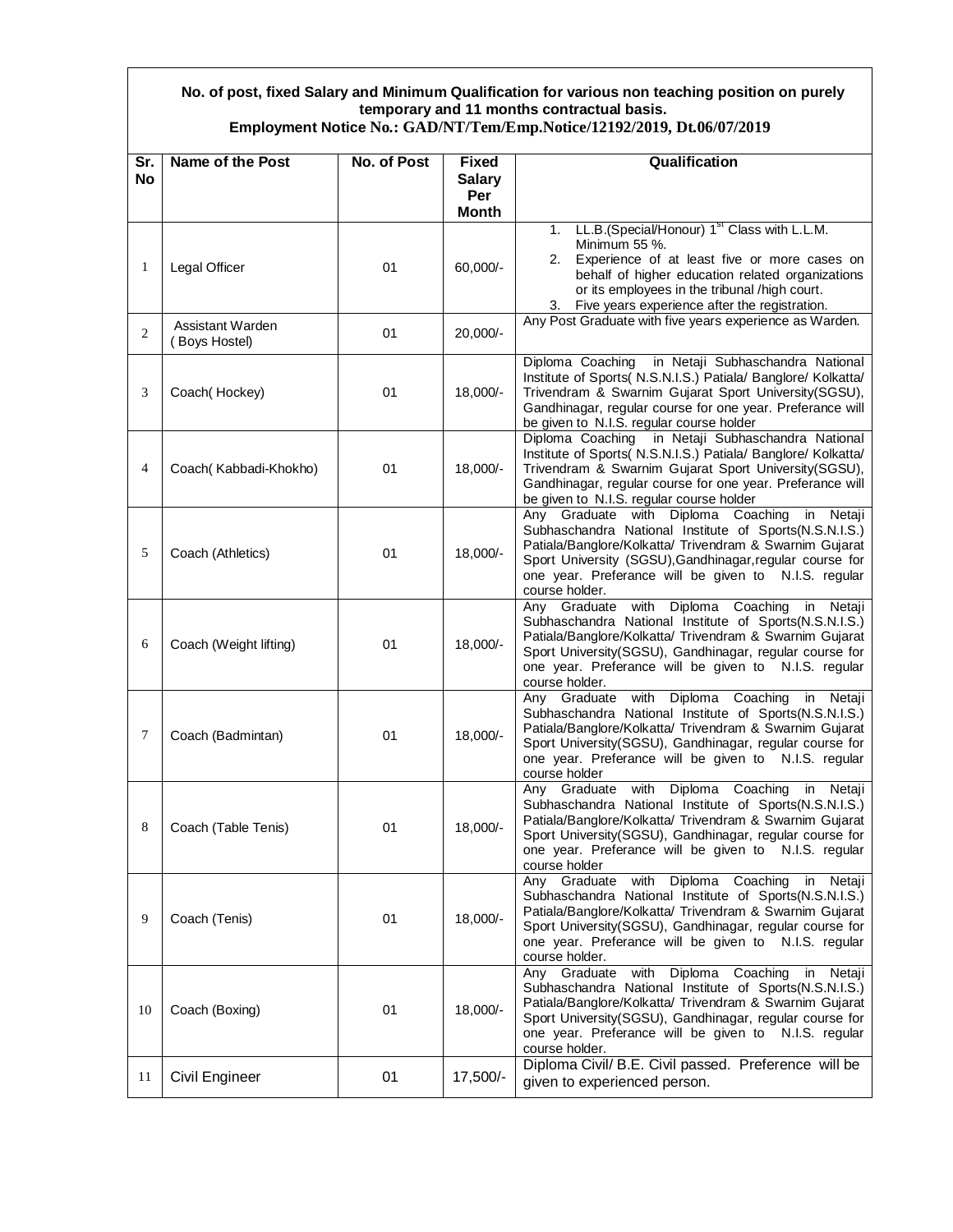| Sr.       | Name of the Post                           |                   | No. of Post                      | <b>Fixed</b>         | Qualification                                                                                                                                                                                                                                                                                                                                                                                                                         |
|-----------|--------------------------------------------|-------------------|----------------------------------|----------------------|---------------------------------------------------------------------------------------------------------------------------------------------------------------------------------------------------------------------------------------------------------------------------------------------------------------------------------------------------------------------------------------------------------------------------------------|
| <b>No</b> |                                            |                   |                                  | <b>Salary</b><br>Per |                                                                                                                                                                                                                                                                                                                                                                                                                                       |
|           |                                            |                   |                                  | <b>Month</b>         |                                                                                                                                                                                                                                                                                                                                                                                                                                       |
| 12        | Draftman Civil cum<br>Supervisor           |                   | 01                               | 13,800/-             | ITI Pass( Draft men Civil) Course passed. Preference will<br>be given to experienced person.                                                                                                                                                                                                                                                                                                                                          |
| 13        | Senatory Supervisor                        |                   | 01                               | 13,800/-             | Pass/<br>Senatory<br>ΙTΙ<br>Inspector<br>Course<br>passed.<br>Preference will be given to experienced person.                                                                                                                                                                                                                                                                                                                         |
| 14        | Surveyor cum Supervisor                    |                   | 01                               | 13,800/-             | ITI Pass(Surveyor) Course passed . Preference will be<br>given to experienced person.                                                                                                                                                                                                                                                                                                                                                 |
| 15        | <b>Technical Assistant</b>                 |                   | 01                               | 15,500/-             | PGDCA with Four years of experience as given below.<br>0R<br>BCA, B.Sc (Computer Science, IT) or equivalent or higher<br>degree with two year of experience as given below.<br>Experience:<br>Computer Hardware maintenance and<br>1.<br>troubleshooting.<br>Computer Software installation and troubleshooting.<br>2.<br>IP Address installation and troubleshooting of<br>3.<br>internet.<br>CCTV Backup and troubleshooting.<br>4. |
|           |                                            | Biotechnology     | 02                               |                      | M.Sc. (Microbiology/ Biotechnology )passed                                                                                                                                                                                                                                                                                                                                                                                            |
|           |                                            | Chemistry         | $\overline{03}$                  |                      | B.Sc./ M.Sc(Chemistry) passed                                                                                                                                                                                                                                                                                                                                                                                                         |
| 16        | Laboratory<br>Assistant                    | M.Sc.IT           | 01                               | $15,500/-$           | M.Sc.(I.T./I.C.T.), B.E.(Computer), M.E.(Computer),<br>B.E.(I.T.), M.E.(I.T.), M.C.A., M.Sc.(C.A.) Passed                                                                                                                                                                                                                                                                                                                             |
|           |                                            | <b>Statistic</b>  | $\overline{01}$                  |                      | B.C.A./M.C.A./B.Sc(I.T.)/M.Sc(I.T.) Passed                                                                                                                                                                                                                                                                                                                                                                                            |
|           |                                            | <b>Bioscience</b> | 01                               |                      | B.Sc.Bioscience/Botany/Zoology/Microbiology/Diploma<br>Medical Laboratory minimum 55%.                                                                                                                                                                                                                                                                                                                                                |
| 17        | Plant Operator<br>(Swimming Pool)          |                   | 01                               | 14,800/-             | Diploma in Electrical Course with five year experience as a<br>plant operator in swimming pool.                                                                                                                                                                                                                                                                                                                                       |
| 18        | Life Guard (Instructor)<br>(Swimming Pool) |                   | 03                               | 13,800/-             | Graduate with lifeguard course in government recognize<br>institution. preference will be given national medalist in<br>swimming and/ all India inter university players.                                                                                                                                                                                                                                                             |
| 19        | Jr.Clerk                                   |                   | 05<br>(Approximate)              | 14,800/-             | Any Graduate with Certificate Course of Computer<br>Knowledge. Preference will be given to B.com pass with<br>One-year experience of Tally Accounting System with good<br>Skill in Guajarati & English Typing.                                                                                                                                                                                                                        |
| 20        | Peon                                       |                   | 07<br>(Approximate)              | $13,000/-$           | 7 passed with five years of experience or 10 passed with<br>one year experience. University level experience will be<br>preferred                                                                                                                                                                                                                                                                                                     |
| 21        | <b>Security Guard</b>                      |                   | $\overline{15}$<br>(Approximate) | $13,000/-$           | Ex-Servicemen/Home Guard/ Retired Policemen OR 12 <sup>m</sup><br>passed and N.C.C. Certificate Holder will be preferred. Age<br>limit: minimum 20 year and maximum 58 year and the<br>appointment will be based on Medical Fitness.                                                                                                                                                                                                  |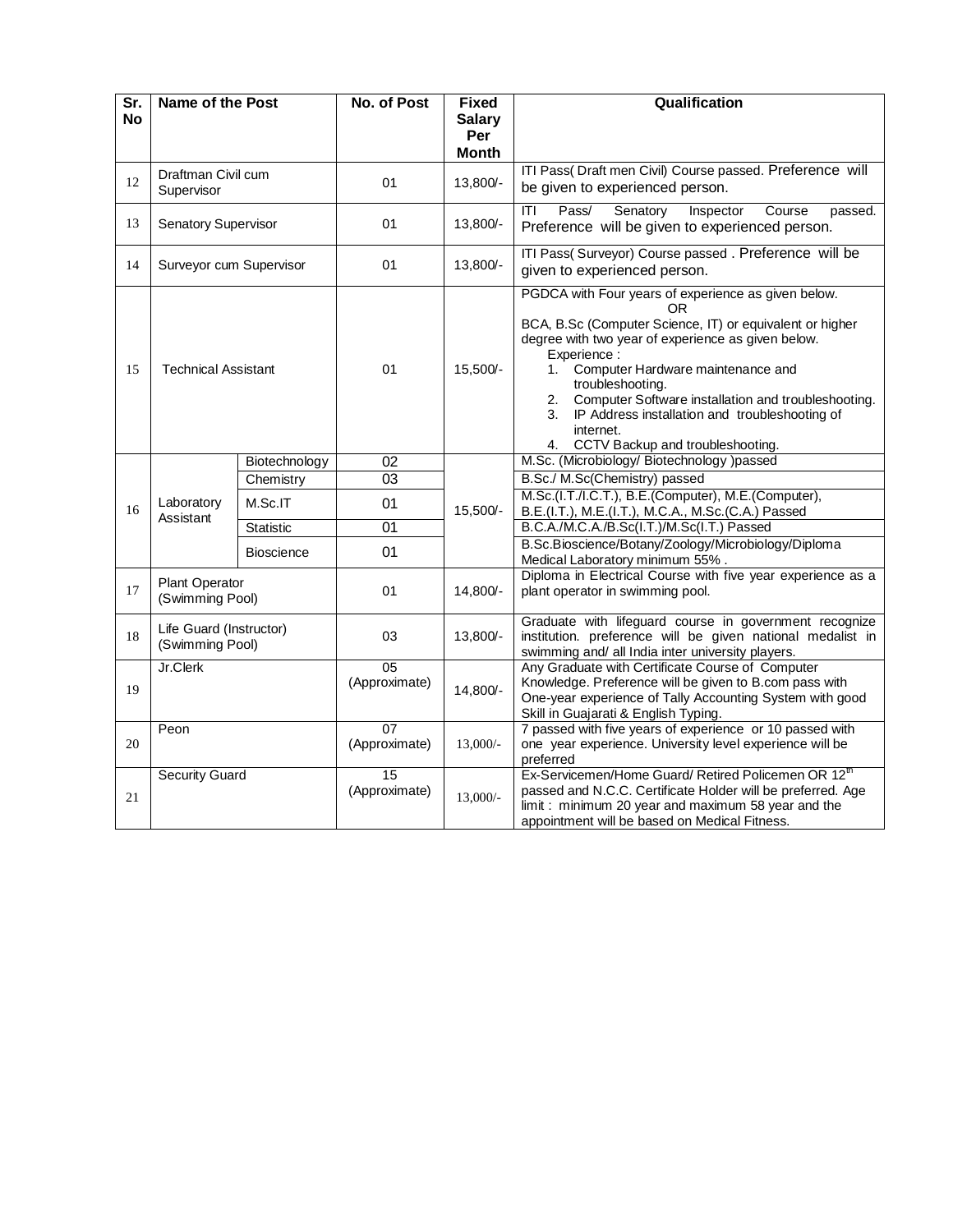## **Veer Narmad South Gujarat University Udhana-Magdalla Road, Surat-395007.**

## **General instructions for various Non Teaching position on purely temporary and 11 months contractual basis.**

## **Employment Notice No.: GAD/NT/Tem/Emp.Notice/12192/2019, Dt.06/07/2019**

- 1. The appointment shall be purely on temporary bases on contract of 11 months from the university fund and the appointment will automatically end on completion of 11 months contract or any less period than 11 months decided by the University.
- 2. Selected candidate is entitled to get a fixed salary per month as decided by the University.
- 3. Applicants must submit the application through online recruitment portal at <http://rms.vnsgu.net>on or before dt.26/07/2019 till 6:00 pm and must upload the necessary documents with the online application.Separate application is required for each post.
- 4. Applicant has to get printout of the application submitted online and need to submit two copy of printout of the application along with necessary certificates and testimonial by Speed Post or Registered Ad only to The Registrar, Veer Narmad South Gujarat University, University Campus, Udhna-Magdalla Road, Surat- 395007. The envelope should be superscripted with "Application for the post of ......................" so as to reach The Registrar, Veer Narmad South Gujarat University, University Campus, Udhna-Magdalla Road, Surat- 395 007 on or before dt.03/08/2019. Applications received after the due date will be liable to be disregarded. The University will not be responsible for postal delay, if any.
- 5. There is no any fees for application.
- 6. Any change in address mentioned in the application form should be communicated in written to The Registrar, Veer Narmad South Gujarat University, University Campus, Udhna-Magdalla Road, Surat- 395007.
- 7. Incomplete applications will not be considered.
- 8. Candidates are advised to satisfy themselves before applying that they possess the prescribed qualifications. No inquiry asking for advices as to eligibility will be entertained.
- 9. Candidates called for interview shall have to appear for interview at their own cost.
- 10. Canvassing direct or indirect will be a disqualification.
- 11. The University reserves the right to fill in or to postpone the decision to fill in or not to fill in this post and no inquiry will be entertained in this regard.
- 12. A candidate who provides misleading, incorrect or false information or suppresses material information will be disqualified and if appointed, will be liable to be dismissed.
- 13. The appointment of the candidate shall be subject to the conditions of service rules for the University employees as may be amended from time to time.
- 14. Candidate has to submit conversion table from CGPA to percentage in case of marksheet with CGPA without fail.
- 15. Candidates need to visit university website **[www.vnsgu.ac.in](http://www.vnsgu.ac.in)** and<http://rms.vnsgu.net> regularly for updates.

**--------xxxxx--------**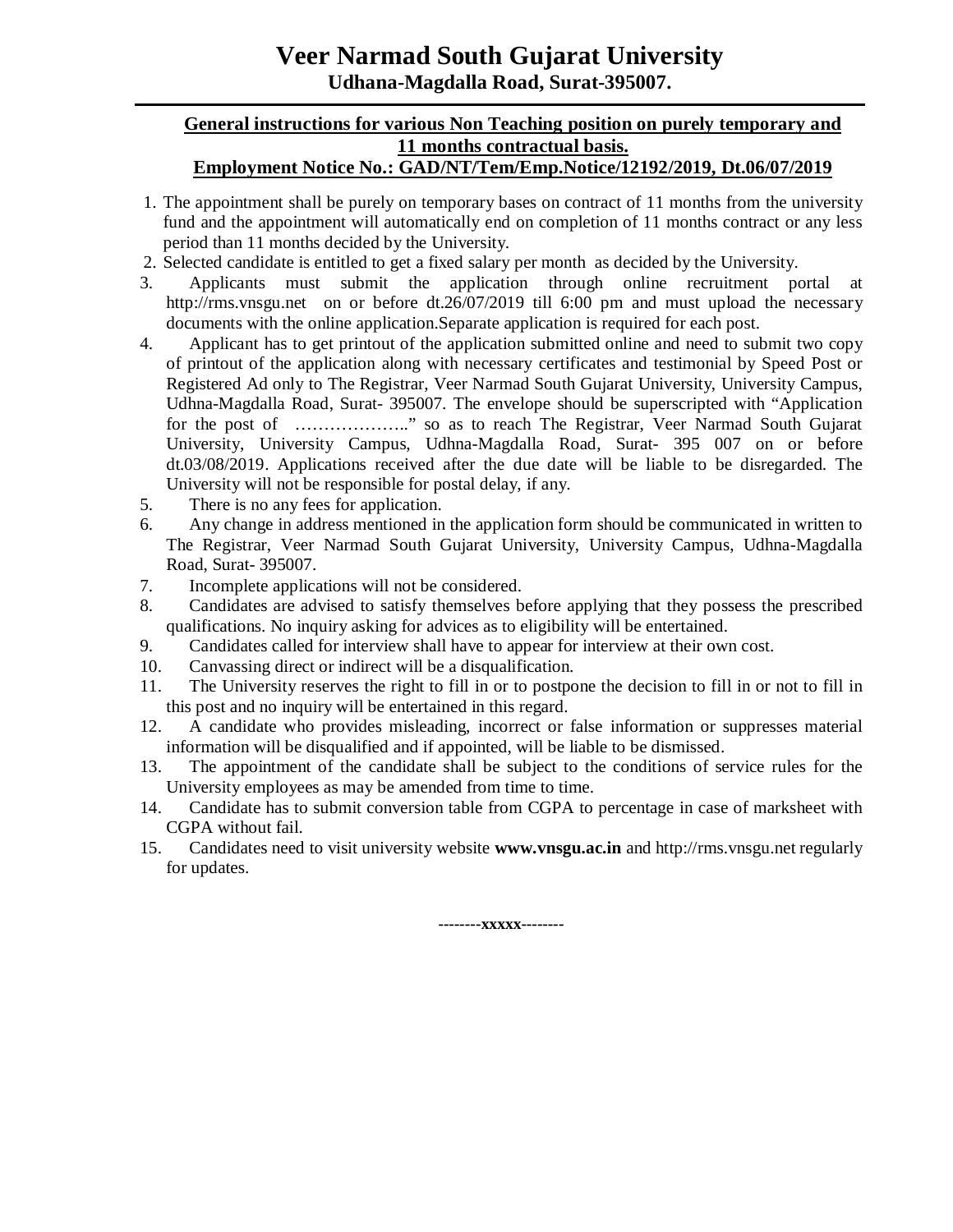| <b>Positions of Teaching Assistant for the MSW Self Finance Programme</b><br>Employment Notice No. GAD/NT/Tem/Emp.Notice/12192/2019, Date: 06/07/2019 |                    |                                   |                                      |                                 |
|-------------------------------------------------------------------------------------------------------------------------------------------------------|--------------------|-----------------------------------|--------------------------------------|---------------------------------|
| Sr<br>N <sub>0</sub>                                                                                                                                  | Name of<br>Faculty | Name of Department /<br>Programme | No. of<br><b>Position</b><br>(Appx.) | <b>Specialization and Posts</b> |
|                                                                                                                                                       | Arts               | M.S.W.(CDF)                       | 2                                    | MA Sociology<br><b>MSW</b>      |

#### **Minimum Qualifications for Teaching Assistant in the MSW Self Finance Programme**

#### **TEACHING ASSISTANT**

- i. Good academic record with at least 55% marks (or an equivalent grade in a point scale wherever grading system is followed) at the master's degree level in a relevant subject from an Indian University, or an equivalent degree from an accredited foreign university.
- ii. Besides fulfilling the above qualifications, the candidate must have cleared the National Eligibility Test (NET) conducted by the UGC, CSIR or similar test accredited by the UGC like SLET/SET.
- iii. Notwithstanding anything contained in sub-clauses (i) and (ii) above, candidates, who are, or have been awarded a Ph. D*.* degree shall be exempted from the requirement of the minimum eligibility condition of NET/SLET/SET for recruitment and appointment of Teaching Assistant.
- iv. NET/SLET/SET shall also not be required for such masters programmes in disciplines for which NET/SLET/SET is not conducted.